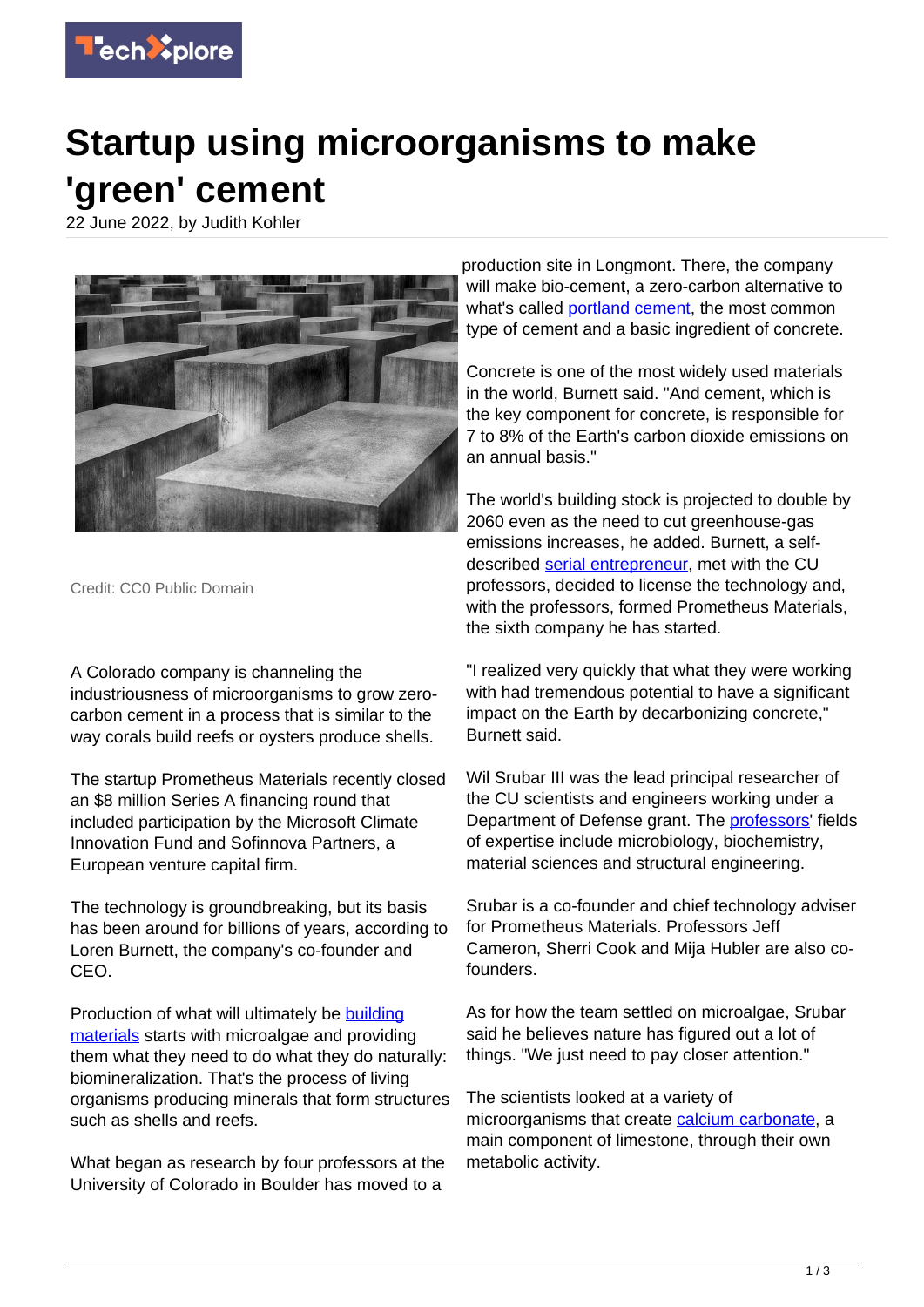

Limestone, formed by skeletal fragments of marine organisms, is mined, ground and heated to about 2,600 degrees Fahrenheit to make cement. The process releases carbon dioxide, the major heattrapping gas causing climate change.

The researchers explored whether there was "a more efficient, harmonious way" to produce the material, Srubar said. "We were very inspired by natural processes and the innate ability of microorganisms to do this."

The microalgae produce the minerals using photosynthesis, Srubar said. "We don't even have to feed them anything. They're powered by the sun, carbon dioxide."

The company uses [sea water](https://techxplore.com/tags/sea+water/) to grow a culture of the microalgae, which are creating the mineral. When water is removed, what's left is called biocement. It is combined with rocks and sand to form concrete.

The materials needed to produce the biologicallybased cement are readily available around the world, Srubar said. The carbon dioxide can simply be piped in from the atmosphere.

Burnett said the goal is to license the technology, whose patent is pending, to large companies that can produce and distribute the biocement on a widescale basis. The cement will be marketed to architects, engineers, property developers and others in the construction industry.

Prometheus recently completed a [pilot project](https://techxplore.com/tags/pilot+project/) with its product with a large company Burnett declined to disclose. The bio-cement has been tested at CU and will go through a formal certification process with the American Society for Testing and Materials.

"I have never been with a company where I felt like we had a clear path to being able to make a significant worldwide impact and this does," Burnett said.

2022 MediaNews Group, Inc.

Distributed by Tribune Content Agency, LLC.